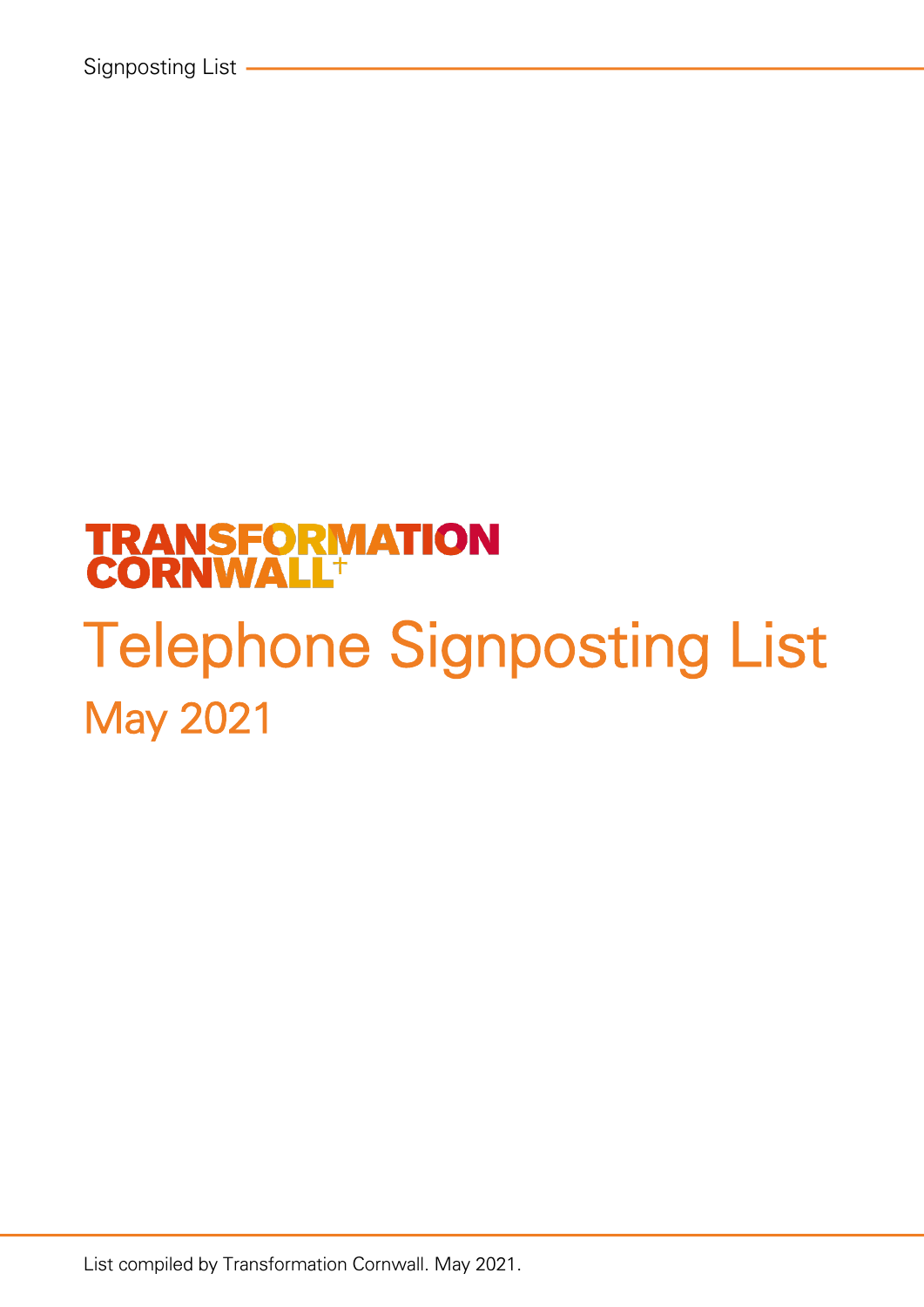Signposting List - The Community of Signposting List - The Community of Signal Assembly of Signal Assembly of Signal Assembly of Signal Assembly of Signal Assembly of Signal Assembly of Signal Assembly of Signal Assembly o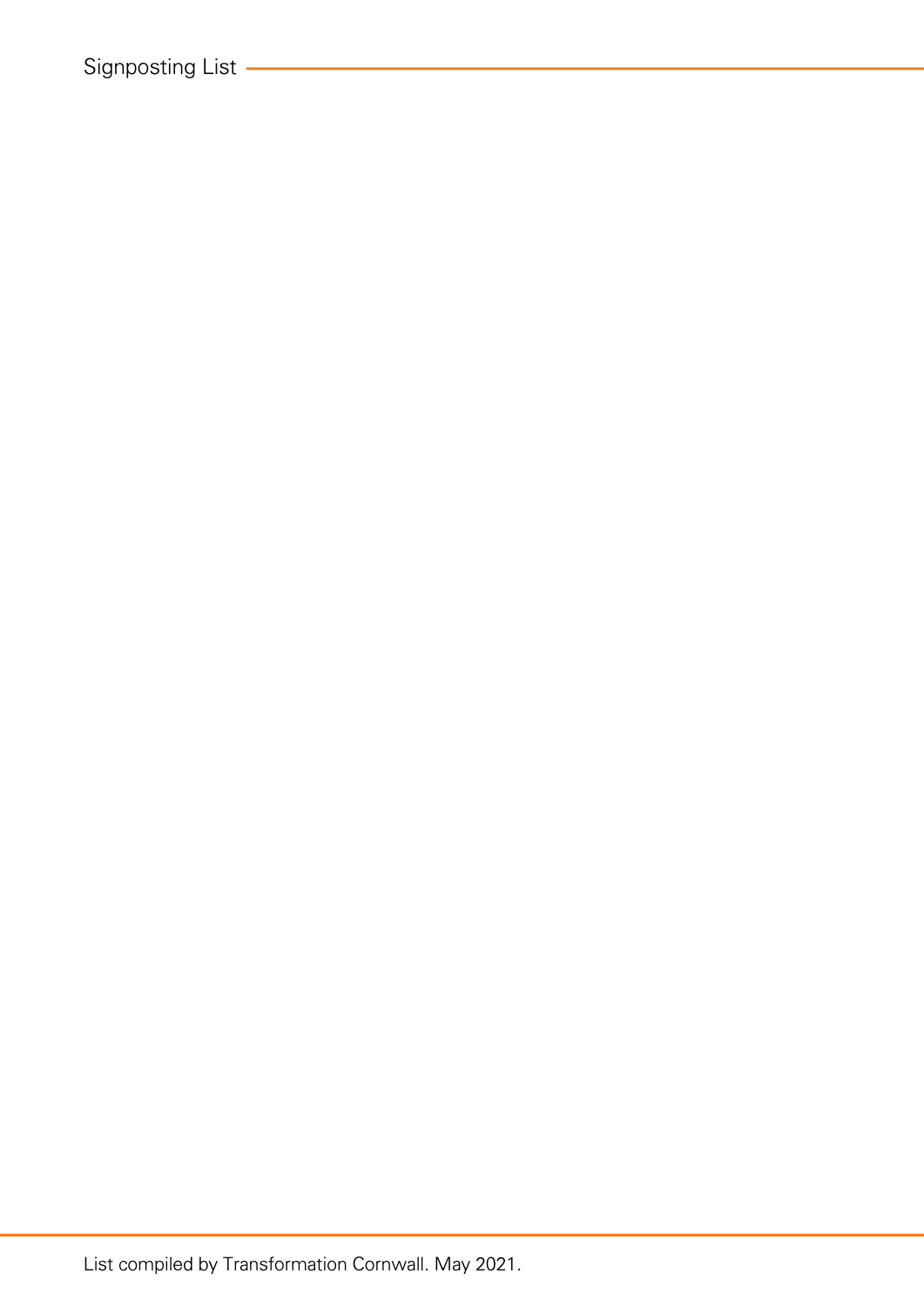# **TRANSFORMATION**<br>CORNWALL<sup>+</sup>

## Telephone Signposting List

Below is a list of organisations and telephone numbers that might be of use to your customers. It is in no way exhaustive but it is our aim that the information is correct as of time of publication. We hope that this list helps facilitate your work.

## Alcohol/Drugs

#### Alcoholics Anonymous

Alcoholics Anonymous is a fellowship of people who share their experience, strength, and hope with each other that they may solve their common problem and help others recover from alcoholism. The number below is for their helpline.

*0800 9177 650*

#### We Are With You

We Are With You help individuals reduce or stop their drug (including prescription drugs) or alcohol use. You can also talk to them if you're worried about someone else's drug or alcohol use, rather than your own. They also offer specialist support for young people.

*01872 263001*

*01872 300816 (YZUP Young People)*

## Asylum/Immigration

#### Migrant Help

Migrant Help run a free asylum helpline available 24/7/365 and accessible to all asylum seekers in the UK. They can advise on how to claim asylum, finding legal representation, and other matters.

*0808 8010 503*

## **Befriending**

#### Re-Engage

In response to the Covid-19 crisis, Re-Engage have set up a UK-wide call companions service. Older people who are feeling alone can receive a regular friendly phone call throughout the crisis and beyond, for as long as they want it.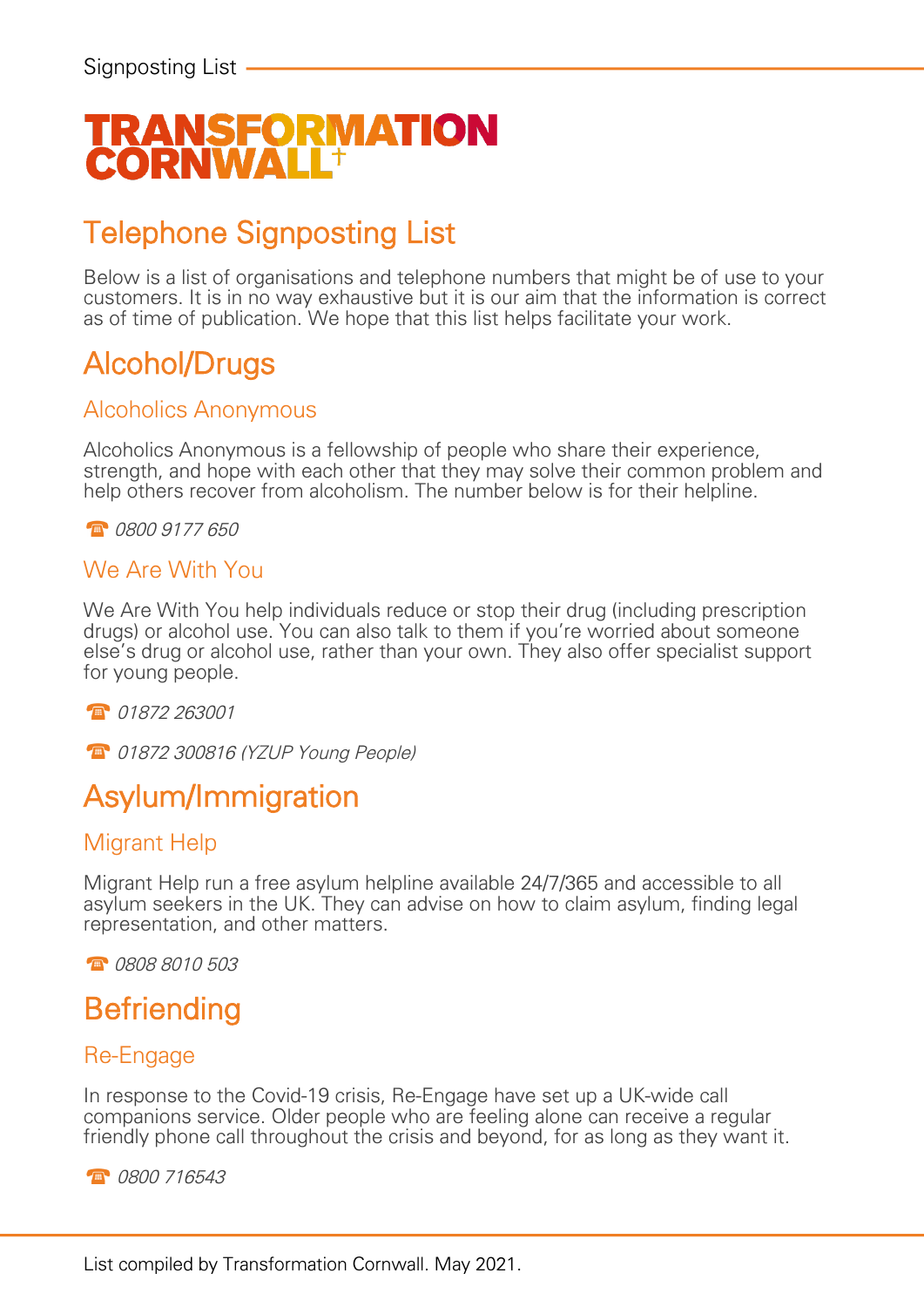#### St Vincent de Paul Society

The members of the society help those in need and offer them sincere friendship. Their national office will try to put you in touch with a group in the Cornish area who can offer befriending. The phone line will go to a voicemail, but they will call you back.

*0207 703 3030*

#### disAbility Cornwall Wellbeing Friends Service

The Wellbeing Friends service is there for those who need a friend during these difficult times. They will arrange to call you once a week to check in and see how you are doing and have a chat. The service is free and operated Monday-Friday. This service is open to anyone who is isolated.

*01736 759500*

#### Volunteer Cornwall Telephone Befriending

Volunteer Cornwall run a telephone befriending service for people who would like to have a friendly voice to talk to a couple of times a week.

*01872 266988*

## Benefits/ Financial/ Debt

#### Christians Against Poverty

Christians Against Poverty's (CAP) award-winning service offers free debtcounselling and support to everyone with personal debts, regardless of age, gender faith or background. When you call, you'll be put through to the New Enquiries team who will arrange an initial appointment with a CAP Debt Coach from your local area.

*0800 328 0006*

#### Citizens Advice Cornwall

You can contact Citizens Advice Cornwall to speak directly to an adviser for welfare benefits, debt, housing, work, health or relationship advice. The easiest way is to text ADVICE to 78866 or for debt DEBT to 78866. For any European Union or Swiss citizens who need to apply for settled status to remain in the UK, call 03333 44061 or text ADVICE EUSS to 78866. If you are struggling with mental health and money problems, their MHend project (working with Pentreath and listed below) is there to provide support, advice and guidance.

*For debt enquiries text ADVICE DEBT to 78866*

*Or call the Debt Team on 01752-850 488 between 9.30-11.30am on Mondays and Fridays only.*

*For all other enquiries text ADVICE to 78866*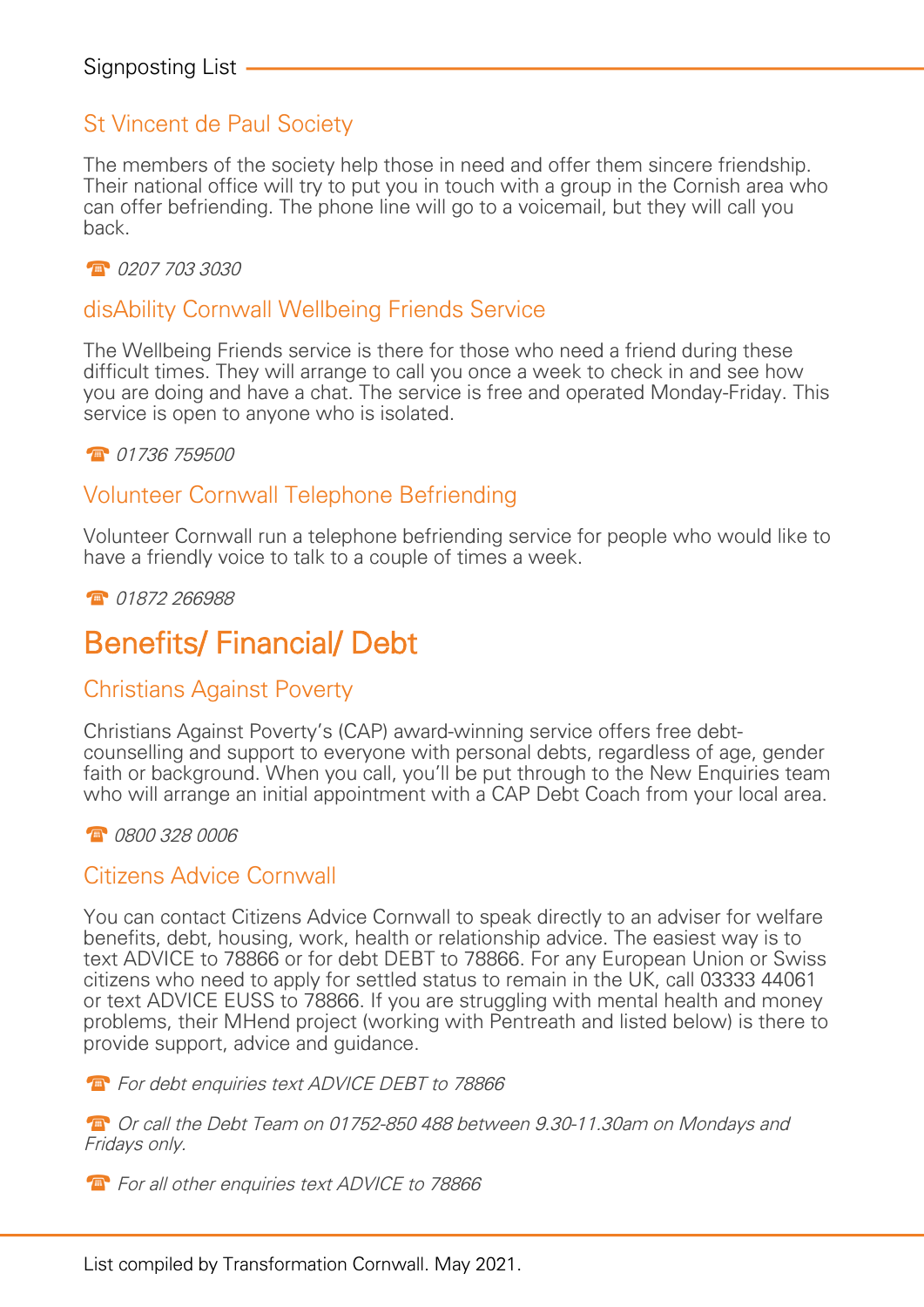#### Debt Advice Foundation

Debt Advice Foundation is a specialist debt charity offering free, confidential advice on any aspect of debt. If you are struggling to keep up with credit card, loan or debt consolidation repayments, have arrears or are facing legal action from lenders as a result of being unable to repay your unsecured or secured debts, their debt helpline can help.



#### Help to Claim

Help To Claim is a free service to assist those people who require support to make a Universal Credit claim. Their advisors can help you work out if you can get Universal Credit, help you fill out the application, and help you prepare for your first Jobcentre appointment.

*0800 144 8444*

#### Kernow Credit Union

Kernow Credit Union is a not -for-profit financial organisation voluntary led by Members for the benefit of our members. Membership is open to anyone living and /or working in Cornwall and the Isles of Scilly. Savings and loans are available at fair and reasonable rates of interest to suit your needs.

*01209 314 449*

#### **Stepchange**

Stepchange provide free, confidential and expert debt advice and money guidance. No matter how large or small your debt problem is, they can help.

*0800 138 1111*

### Bereavement

#### Cornwall Bereavement Network

The Cornwall Bereavement network work to help people affected by bereavement find the appropriate support and services. Their telephone line is available 9am - 5pm Monday to Friday.

*01208 834 620*

#### Outlook South West: Suicide Liaison Service

This is a specialist service developed to support adults over the age of 18 years who have been bereaved by suicide. Individuals can self-refer by calling or via their GP/health professional.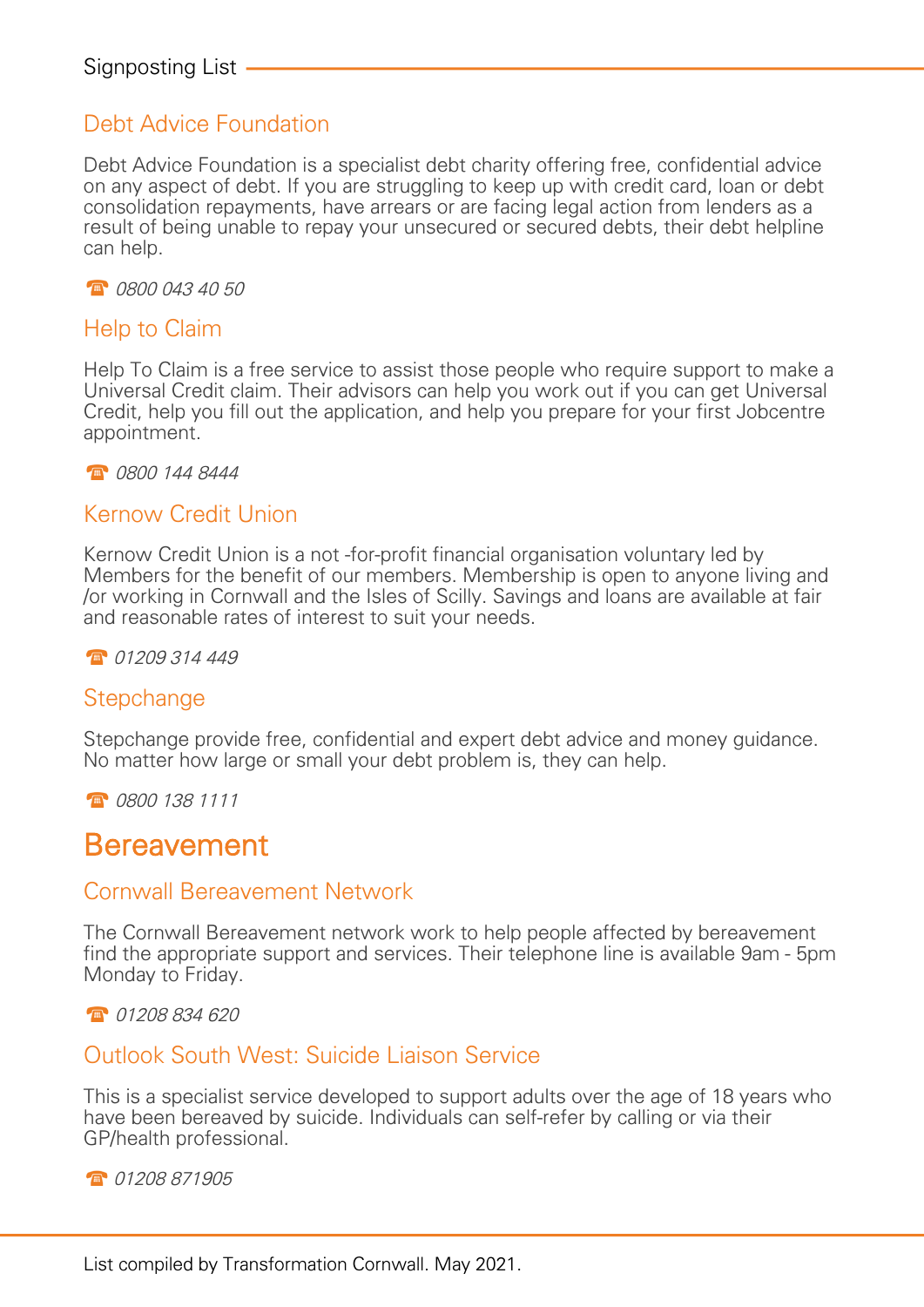#### Penhaligon's Friends

Free advice, guidance, support and resources in Cornwall for young people who have experienced bereavement and for parents and carers of bereaved children. If no one is available leave them a message and they will return your call as soon as possible.

*01209 210624*

*01209 215889*

#### SOBBS (Survivors of Bereavement by Suicide)

SOBBS exist to meet the needs and overcome the isolation experienced by people over 18 who have been bereaved by suicide. Their national helpline is available between 9am-9pm Monday to Sunday.

*0300 111 5065*

#### ALLY People and Pet Loss Support Service

ALLY is a community-based support service for people experiencing the loss of their companion animal. They aim to support you, to listen if you want to talk and assist you as you begin the process of adjusting to the loss of your animal.

*01736 333334*

## **Business**

#### The Growth Hub

The Growth hub work with local businesses, including self-employed people and not for profit organisations to find the right guidance and support to help their business work smarter, develop and grow.

*01209 708 660*

### **Carers**

#### Carers UK

Carers UK are a national charity that provide information and guidance to unpaid carers. They can provide financial support, practical support, and a range of other services. Their telephone helpline is available Monday to Friday, 9am-6pm.

*0808 808 7777*

#### Kernow Carers Service

Kernow Carers Service (KCS) provides information and support to those in a caring role. This could include: advice and guidance offered through the helpline advocacy, information about benefits, and much more.

*0800 587 8191*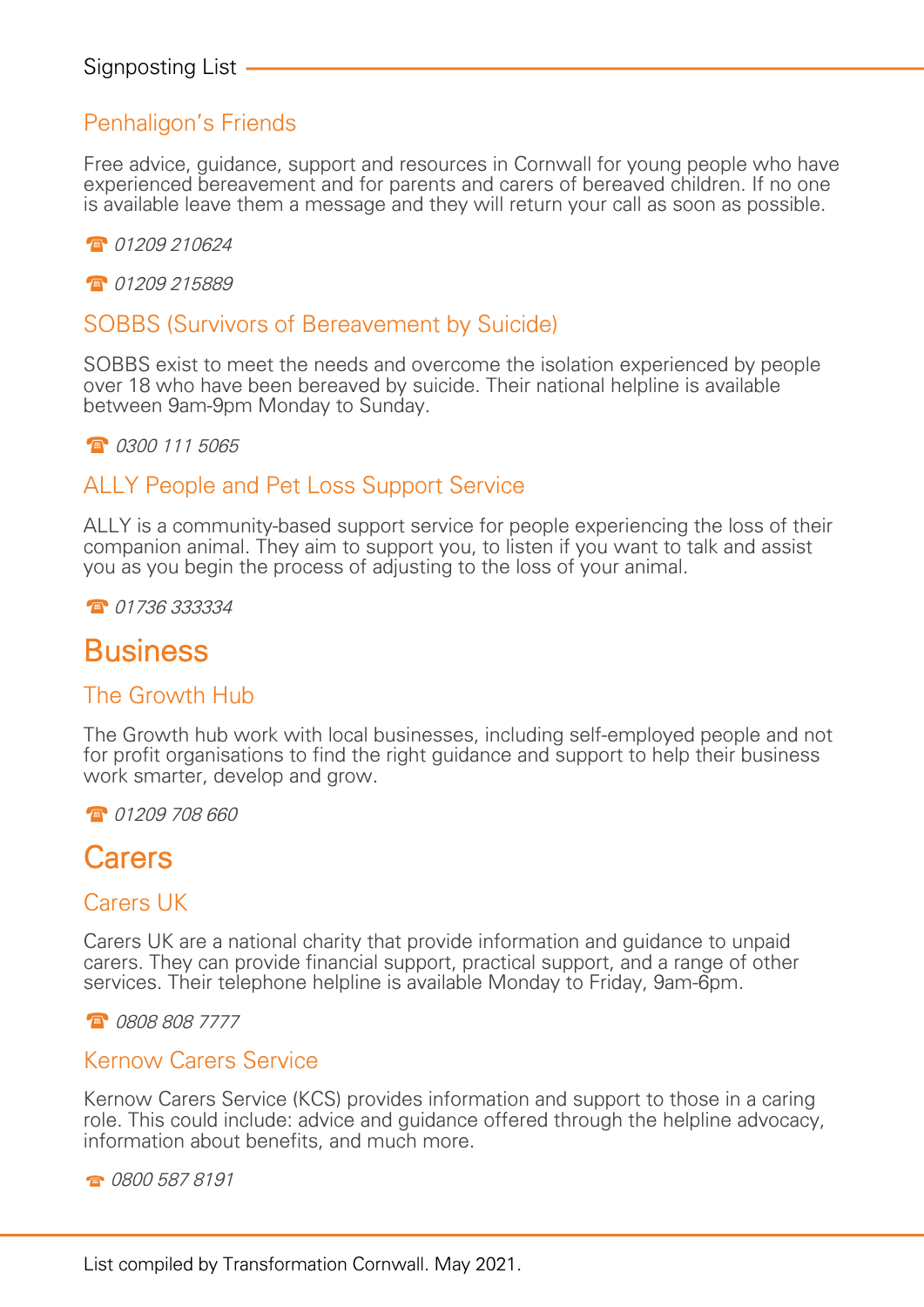#### Parent Carers Cornwall

Parent carers aim to provide parents of disabled children and children with additional needs with a voice in Cornwall. They can help parents with information on the services available from health, education, local authority and the voluntary sector.

#### *07973 763332*

## Children, Young people, Families

#### **Childline**

ChildLine a free helpline for children and young people in the UK. Children and young people can call ChildLine to talk about any problem. Lines are open from open from 7:30am – 3:30am, 7 days a week.

*0800 1111*

#### Early Help Hub

Cornwall Council led single access point for Cornwall based children's support services. Services include child and adolescent mental health services, speech and language therapy, and neurodevelopment assessments. Requests are triaged and allocated to the most appropriate service.

*01872 322277*

#### The Mix

The Mix is a support service for young people under 25. They offer support in many areas, including mental health, money, homelessness, finding a job, break-ups, and drugs.

*0808 808 4994*

#### Young People Cornwall

Young People Cornwall improves the quality of life for young people in Cornwall by delivering inspirational youth work which supports their needs and aspirations.

*01872 222447*

## Dental Emergency

#### West Country Dental Care

People who have a dental practice and use it regularly should contact their dentist by phone to seek a referral for treatment. In the case of a dental emergency, unregistered patients who don't have a dentist should call West Country Dental Care. A dentist will give you advice about your dental problem and any patients who require emergency treatment will be referred to an Urgent Dental Care Hub.

If you have an emergency out of hours please call NHS 111.

*0333 405 0290*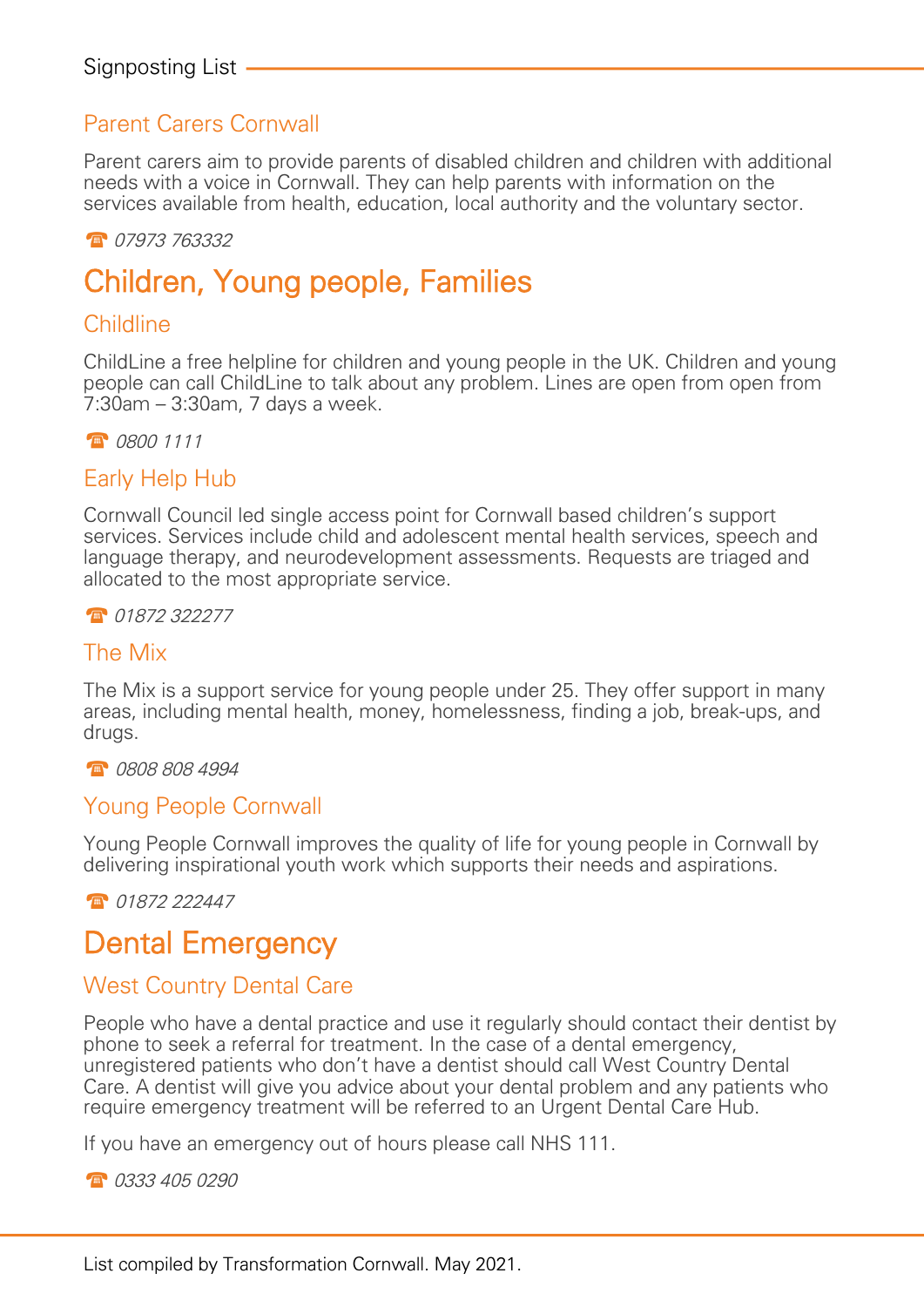## **Disability**

#### Active8

Active8 is a small Cornish charity which provides support for young people with physical disabilities in Cornwall. They aim to develop teamwork skills and personal maturity, while offering opportunities for adventure.

*07800 876421*

#### disAbility Cornwall and Isles of Scilly

disAbility is a value based, user-led, charitable company with a mission to represent, include, support and empower people living with a long-term health condition or disability, and their families and carers, in Cornwall & the Isles of Scilly. Their dedicated DIAL service provides support across a full range of disability related enquiries, including money & welfare entitlements, housing & home environment, independent living & equipment, and so much more.

*01736 759500*

*Textphone: 07522970336*

## Domestic Abuse

#### Cornwall Refuge Trust

Cornwall Refuge Trust provides refuge accommodation for women, men and children who have escaped domestic abuse, offering them a safe and supportive environment in which to recover from their experiences. They have a 24hr domestic violence helpline.

#### *01872 225629*

#### First Light: Safer Futures

Safer Futures provides advice, support, education, recovery and behaviour change programmes for people affected by domestic abuse and sexual violence in Cornwall. They are available Monday to Friday, 09:00 – 17:00. If you are in danger, call 999.

#### *0300 777 4777*

## Employment Support/Training

#### Active Plus

Active Plus use the knowledge, skills, experience and expertise of injured and retired military veterans to deliver unique programmes that build confidence, communication, motivation and self-belief. They deliver courses and activities for people who are unemployed, older people who are lonely or isolated, people with health conditions, including mental ill health, and young people at risk of leaving school without qualifications or work.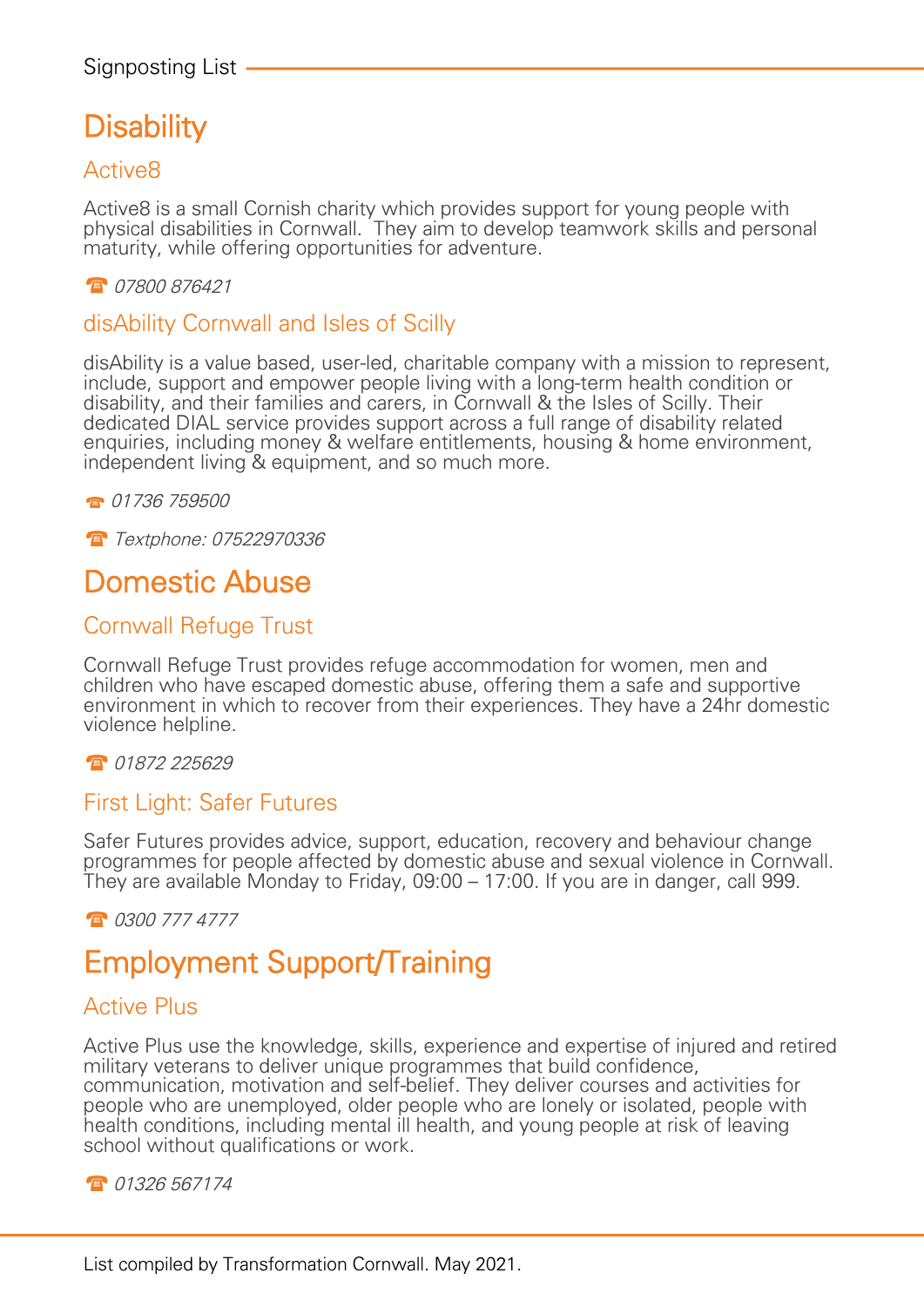#### Signposting List .

#### People Hub

The People Hub helps you find the right support for your needs. They can signpost you to where you need to go and we also provide friendly, localised support and advice on issues such as money worries, looking for work, developing your skills or retraining – helping you into or towards employment.

*0333 0150699*

#### Skills Your Way

Supporting young people aged 15-24 across Cornwall into education, employment and training. Skills Your Way Project Officers work with participants to create a personalised action plan designed to support the person to overcome their barriers and enter into employment. Skills Your Way is part of the Education Business Partnership.

*07914 695247*

## Energy Support

#### Community Energy Plus (CEP)

Energy advice and practical help for householders in Cornwall to enjoy warmer, energy efficient homes as part of a more sustainable future. They offer a wide range of support services to help householders save energy and reduce fuel poverty.

*0800 954 1956*

### Exercise

#### Church of England Daily Hope Phone Line

The Church of England Daily Hope phone line are offering simple chair-based exercises that can be done for free over the phone. To access the exercises, select option four.

#### *0800 804 8044*

## Homelessness/Rough Sleeping

#### Cornwall Housing Limited

If you are currently homeless or at risk of becoming homeless Cornwall Housing can provide assistance and specialist advice. If you at risk of becoming homeless, please contact the team as soon as possible so they can do their utmost to help. Their housing options service offers help and advice on housing needs, homelessness, and temporary accommodation.

*0300 1234 161*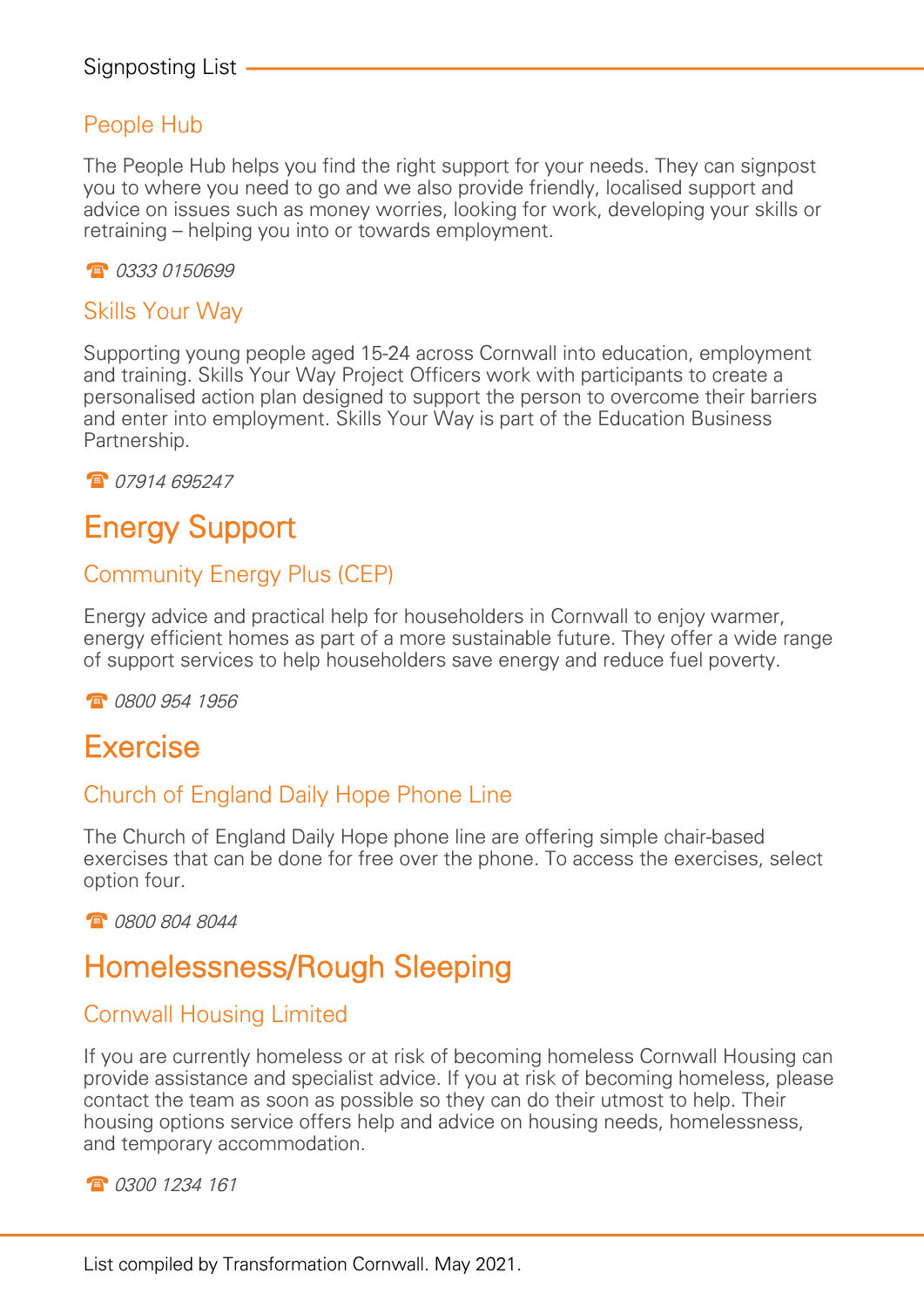#### Signposting List .

#### St Petrocs

The St Petrocs advice line provides advice and support for people with no home or facing life without one. They support those who are currently sleeping rough or those who are having to stay with friends or family because they have no home. St Petrocs provide accommodation, support, advice, training and resettlement services.

*01872 264153*

#### StreetLink

StreetLink enables members of the public to connect people sleeping rough with the services that can support them. If you are concerned about someone sleeping rough, you can phone StreetLink and they will send the details to the local authority or outreach team concerned, so they can help connect the person to local services and support.

*0300 500 0914*

## **Housing**

#### **Shelter**

Shelter's helpline offers advice and information for people with a housing problem or who are homeless. Issues dealt with include housing rights, harassment, illegal eviction, rent and mortgage arrears, disrepair, housing benefit, domestic violence, hostel placements and finding accommodation.

*0808 800 4444*

#### YMCA Cornwall

YMCA Cornwall offers support and accommodation for young people aged 16-25. They offer support to young men and women who find themselves homeless, sofasurfing, rough sleeping, or need to leave home.

*01736 334820*

## Learning Disability

#### Cornwall Advocacy

Cornwall Advocacy are an independent charity and they provide free advocacy in Cornwall. They support people with learning disabilities to understand their rights, understand information, make choices, speak out and be heard.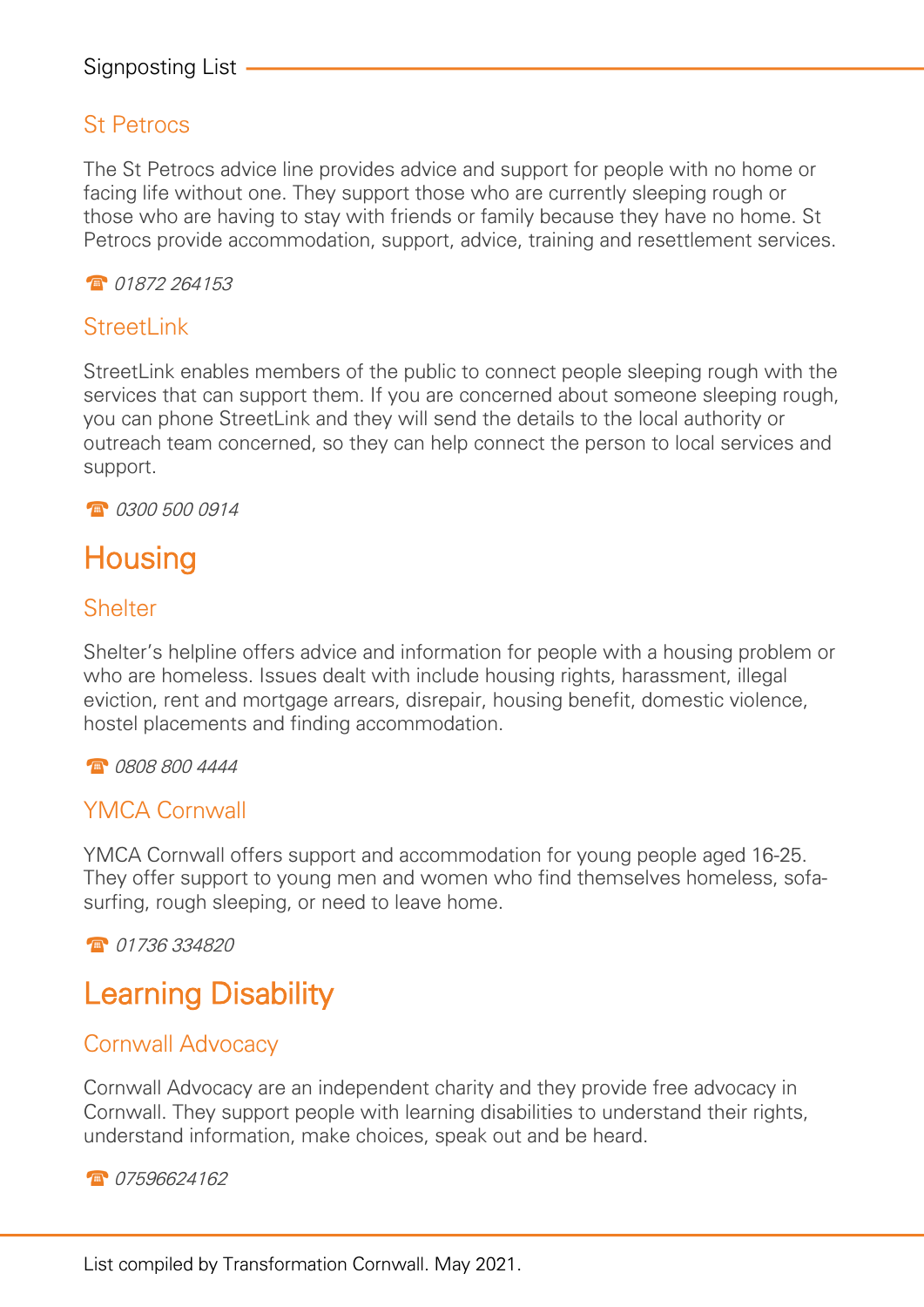#### Cornwall People First

Cornwall People First is a user-led self-advocacy charity for adults with learning disabilities or autism throughout Cornwall. They can provide a number of easy-toread guides, including on Coronavirus.

*07469928565*

## LGBT+

#### **Switchboard**

Switchboard are an LGBT+ helpline that offer a safe space for anyone to discuss anything, including sexuality, gender identity, sexual health and emotional wellbeing. They are available 10AM-10PM every day.

*0300 330 0630*

## Mental Heath

#### NHS Mental Health Support

24/7 NHS mental health response line for support and advice. Support is available to anyone, regardless of age, all day every day.

*0800 038 5300*

#### Mhend - The Mental Health, Employment Need and Debt advice Outreach Project

Mhend is a partnership between Pentreath Mental Health Advisers and Citizens Advice Cornwall (CAC) caseworkers. They can provide specialist financial, employment, housing and mental health support to vulnerable individuals adversely affected by Covid-19 across Cornwall and the Isles of Scilly.

#### *01726 862727*

#### Outlook South West

Outlook South West offers NHS mental health therapy for stress, low mood and worry. It also helps people with long term physical health problems. It is Cornwall and the Isles of Scilly's Improving Access to Psychological Therapy (IAPT) service for people aged 16+. The service is open to self-referrals online or via the phone.

*01208 871905 (Self-Referral Number)*

#### Pentreath Ltd

Pentreath exists for people living with mental health and emotional difficulties. They offer support to help people believe in their own potential and achieve their vocational goals. Please note Pentreath are not a crisis service.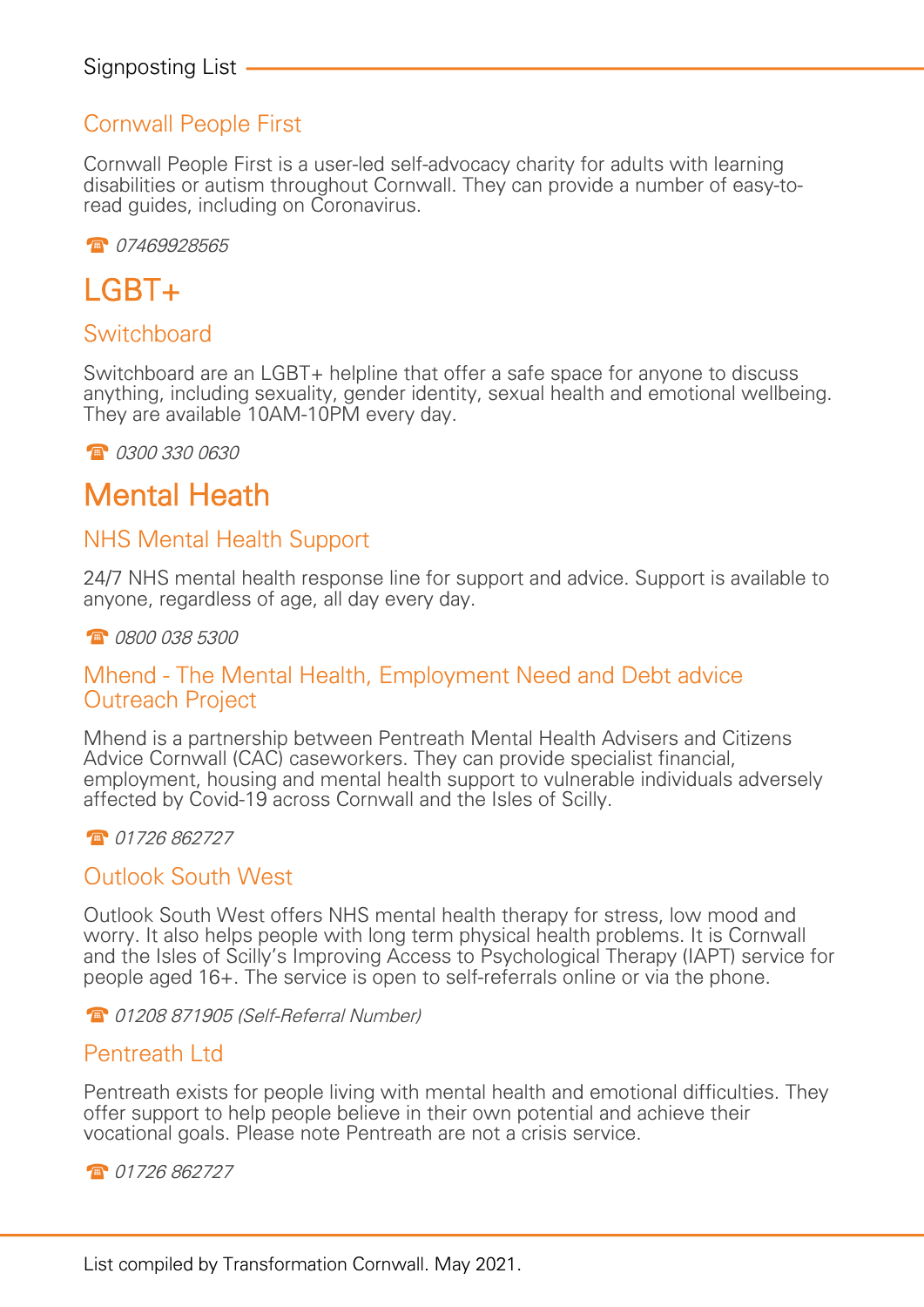#### Signposting List -

#### **Samaritans**

Samaritans is available 24 hours a day every single day of the year, for anyone who is struggling to cope, in emotional distress, or at risk of suicide. Callers can talk openly about their worries and concerns in complete confidentiality.

#### *116 123 (Free)*

*0330 094 5717 (Local Charges)*

#### StartNow - Headstart Kernow Youth

Headstart Kernow is a partnership programme to develop resilience and mental wellbeing in young people aged 10-16. They can connect young people together, offer wellbeing workshops, and run a wellbeing book club.

#### *01872 326322*

#### Shout: Free Text Service

Shout offer text support on issues including anxiety, depression, suicidal thoughts, relationship problems, bullying or if you're feeling overwhelmed. If you are over 18 text the word SHOUT. If you are under 18 text the letters YM and you will be put through to young minds.

#### *TEXT 85258*

#### Support Matters Cornwall

Support Matters is an out-of-hours mental health helpline operating 5pm – 9am on weekdays (24 hours a day on weekends and bank holidays). The service is open to all people (aged 16+) under the care of Cornwall Partnership NHS Foundation Trust's mental health services.

*0800 001 4330*

#### Valued Lives

Valued Lives are a mental health charity based in Cornwall. They work to support the mental wellbeing of Cornish communities by offering community-based support services, wellbeing focused workshops, mental health training, enablement programmes and therapeutic activities.

*0800 260 6759*

## Older Age

#### Age UK Cornwall & The Isles of Scilly

Age UK Cornwall & The Isles of Scilly aim to improve the lives of all older people. Their helpline offers support and advice for older people, their families, and carers.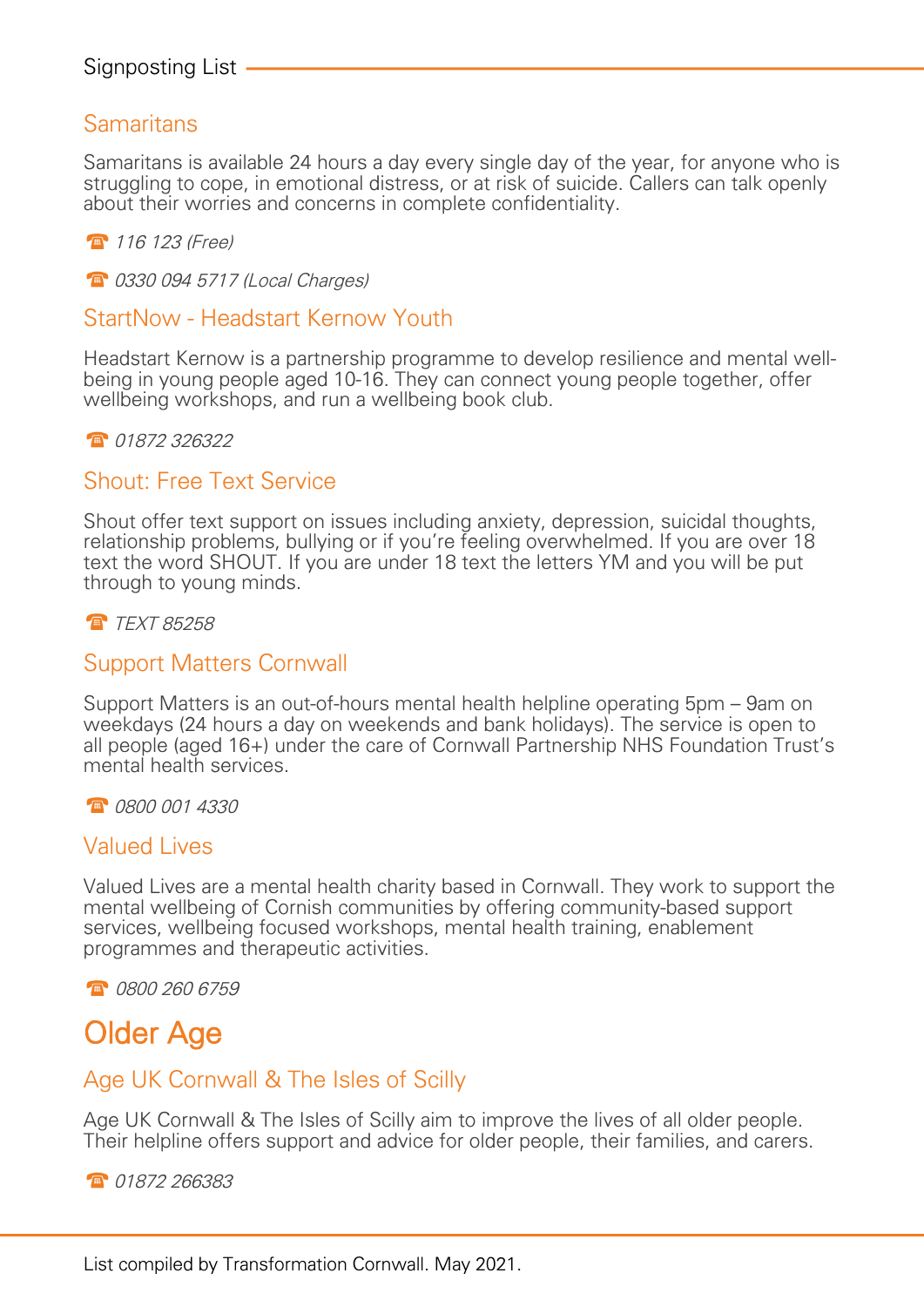#### Signposting List -

#### Silver Line

The Silver Line operates a confidential, free, helpline for older people across the UK that's open 24 hours a day. Their helpline can offer conversation and friendship, provide information and advice, and link callers to local groups and services.

*0800 470 80 90*

## Police Services

#### Police

In an emergency dial 999. All other non-emergency incidents should be reported using 101 or online reporting methods.

*999 Emergency*

*101 Non-Emergency*

## **Relationships**

#### Relate

Relate offer relationship support to people of all ages, backgrounds, sexual orientations and gender identities to strengthen their relationships. Their services include Relationship Counselling for individuals and couples, Family Counselling, and Young People's Counselling and Sex Therapy. Currently all Relate work is conducted over Zoom or in some instances by Telephone. Sex Therapy is currently only available by Relate Devon & Cornwall contacting counsellors in other areas for availability.

*0300 772 9681 (Relate Devon & Cornwall)*

*0300 003 0396 (National)*

## Social Care

#### Cornwall Adult Social Care

Cornwall Adult social care help adults with social care needs find care and support so they can live as independently as possible in their own homes. This includes older people, people with physical disabilities or learning disabilities, and mental health service users.

*0300 1234 131*

## Single Parents

#### **Gingerbread**

Gingerbread support single parent families to live secure, happy and fulfilling lives. They can offer information on a wide range of issues, including benefits and tax credits, childcare, separation, work, housing and child maintenance.

*0808 802 0925*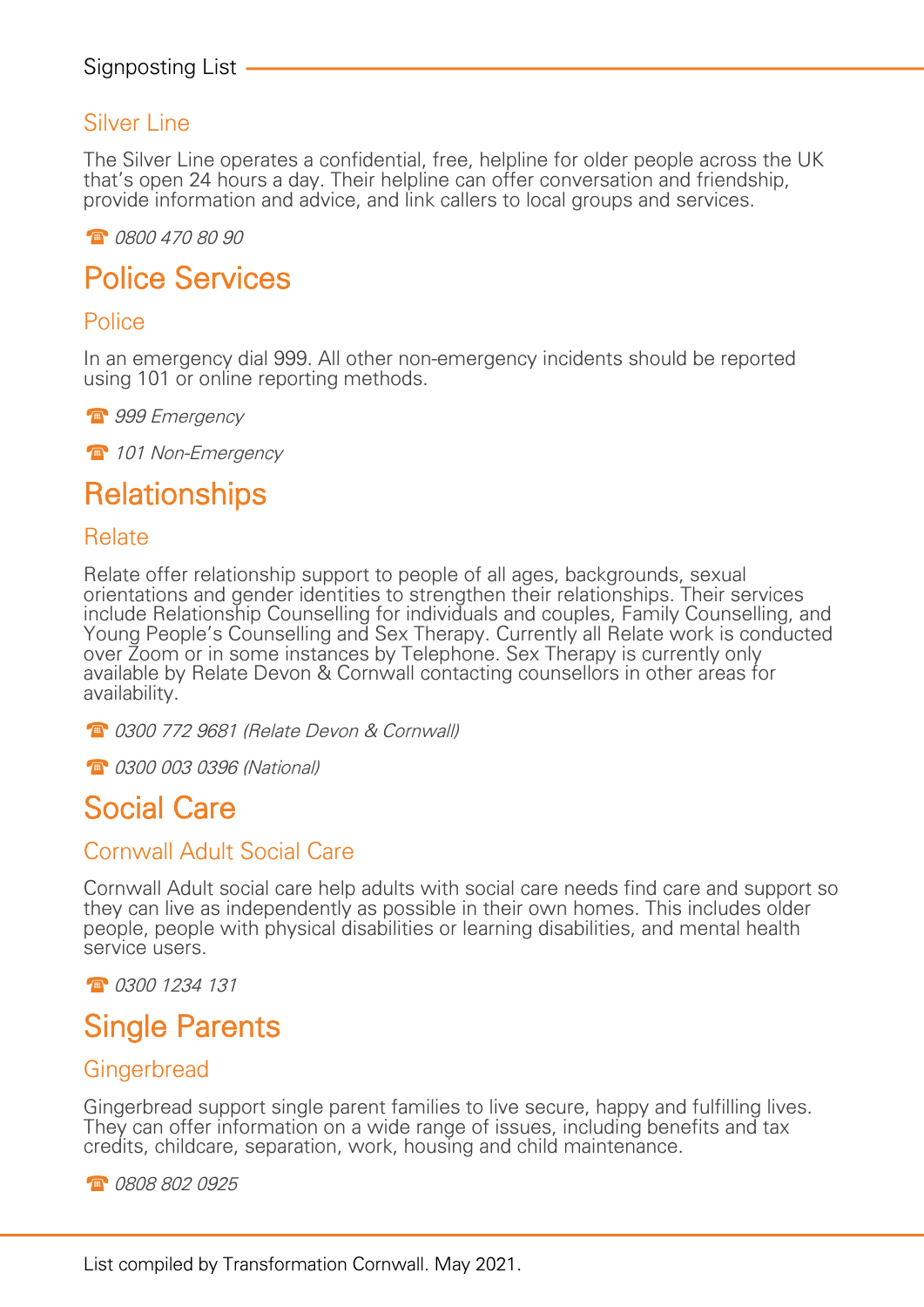## Victims of Crime

#### Victim Support

Victim Support whelp people affected by crime or traumatic events get the support they need. Their support line can offer advice regardless of whether the crime has been reported or how long ago it happened.

*0808 1689 111*

## **Volunteering**

#### Volunteer Cornwall

Volunteer Cornwall work in collaboration with a wide range of organisations to promote and support active citizenship and voluntary action covering the emotional, social, environmental and economic needs and opportunities in Cornwall.

*01872 265305*

## **Other Helplines**

#### Armed Forces: SSAFA

SSAFA run Forcesline, a free and confidential telephone helpline and email service that provides support for serving (regulars and reserves), ex-Forces, and for their families.

*0800 731 4880*

#### British Red Cross: Coronavirus Support Line

The British Red are running a Coronavirus support line, offering emotional and practical support, and directing people to local services. The support line is for anyone who is lonely or worried or finding it difficult to access food and medication during the ongoing coronavirus pandemic.

*0808 196 3651*

#### Construction Workers: Construction Worker Helpline (B&CE)

Help for individuals and their dependants needing financial or emotional support, information, guidance and advice. The helpline offers current and former construction workers with information on money matters, mental and physical health, and housing.

*0808 801 0372*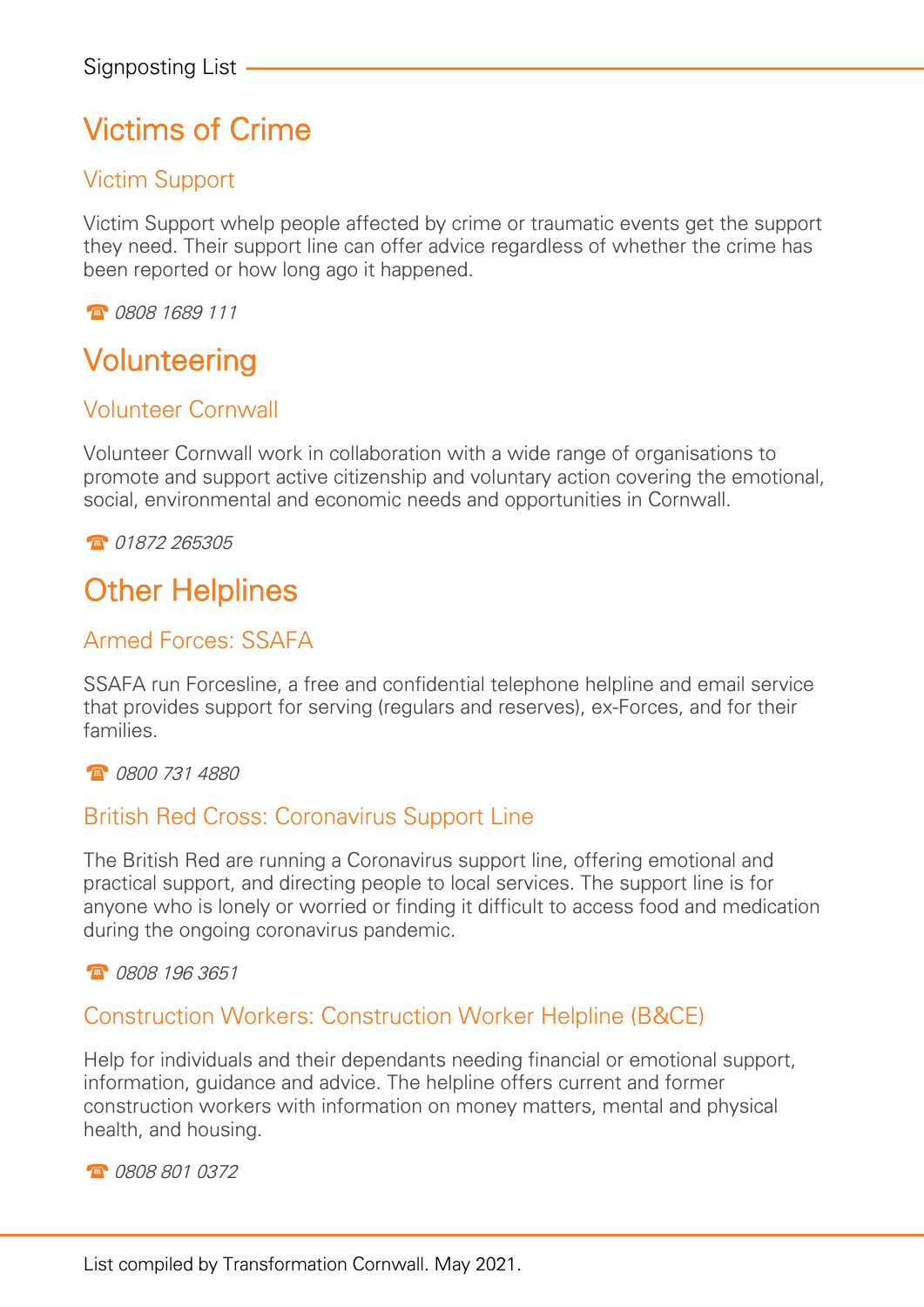#### Construction Workers: Construction Industry Helpline

The Construction Industry Helpline provides a 24/7 safety net for all construction workers and their families in the UK and Ireland. They can provide advice on occupational health and mental wellbeing, and emergency financial aid to construction families in crisis.

#### *0345 605 1956*

#### Farming: Farming Community Network

FCN are a voluntary organisation & charity that supports farmers and families within the farming community. Their helpline can offer advice on business difficulties, stress, depression, retirement, and other issues that affect farmers and rural workers.

*03000 111 999*

#### Farming: Royal Agricultural Benevolent Institution (RABI)

RABI offer financial support, practical care and guidance to farming people of all ages, including farmers, farmworkers and dependants. Their freephone helpline is 100% confidential.

*0808 281 9490*

#### Seafarers: The Seafarers Hospital Society

The Seafarers Hospital Society is a maritime charity dedicated to meeting health, welfare and advice needs of seafarers of any nationality based in the UK. We offer free mental health and wellbeing advice and support for seafarers and their families, free fast-track physiotherapy, as well as grants for urgent needs; essential household goods, and other unexpected expenses.

*020 8858 3696*

#### Transport Access People (TAP)

Transport Access People (TAP) are a part of Age UK Cornwall and The Isles of Scilly. TAP provides a service to get to non-emergency healthcare appointments for people who have difficulty accessing other forms of public transport. Appointments such as hospital, optician, dental, foot care, or audiology. This is a chargeable service.